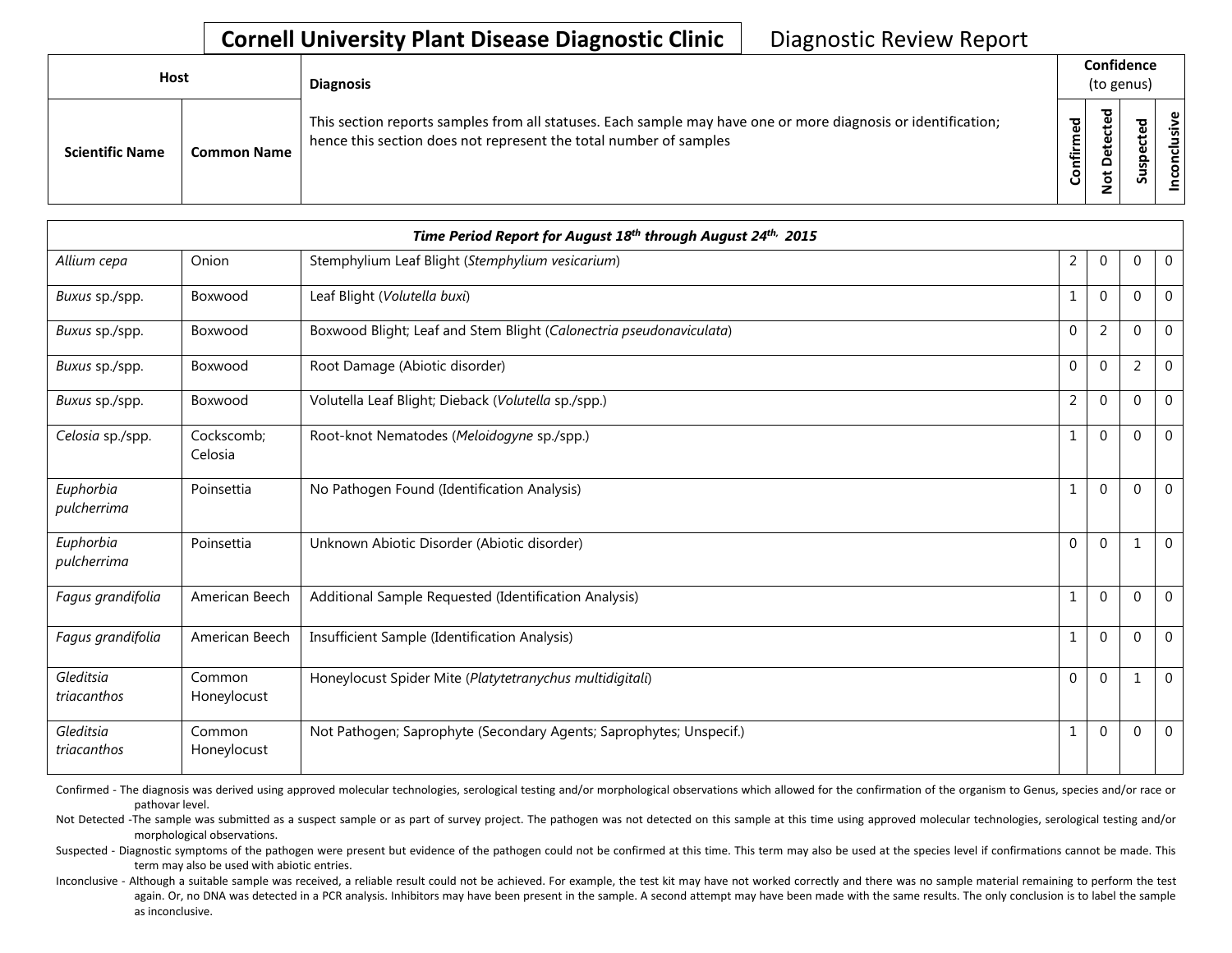| Host                   |                    | <b>Diagnosis</b>                                                                                                                                                                   |                      | Confidence<br>(to genus)                 |                   |                            |  |
|------------------------|--------------------|------------------------------------------------------------------------------------------------------------------------------------------------------------------------------------|----------------------|------------------------------------------|-------------------|----------------------------|--|
| <b>Scientific Name</b> | <b>Common Name</b> | This section reports samples from all statuses. Each sample may have one or more diagnosis or identification;<br>hence this section does not represent the total number of samples | ЪЪ<br>Ě<br>tir<br>ပြ | ਠ<br>്ല<br>ω<br>Φ<br>ᆸ<br>$\overline{5}$ | ᅙ<br>౻<br>ပ<br>ഄഁ | Φ<br>usiv<br>ত<br><u>င</u> |  |

| Ilex crenata                     | Japanese Holly        | Black Root Rot (Thielaviopsis basicola)                            | 1              | $\mathbf{0}$ | $\Omega$     | $\mathbf{0}$ |
|----------------------------------|-----------------------|--------------------------------------------------------------------|----------------|--------------|--------------|--------------|
| Lycopersicon<br>esculentum       | Tomato                | Septoria Leaf Blight (Septoria lycopersici)                        | 3              | $\Omega$     | $\Omega$     | $\mathbf{0}$ |
| Lycopersicon<br>esculentum       | Tomato                | Early Blight; Leaf Spot (Alternaria solani)                        | $\overline{3}$ | $\Omega$     | $\Omega$     | $\mathbf{0}$ |
| Metasequoia<br>gylyptostroboides | Dawn Redwood          | Pestalotiopsis Needle Blight; Tip Blight (Pestalotiopsis sp./spp.) | $\mathbf{1}$   | $\Omega$     | $\Omega$     | $\mathbf{0}$ |
| Metasequoia<br>gylyptostroboides | Dawn Redwood          | Unknown Abiotic Disorder (Abiotic disorder)                        | $\Omega$       | $\Omega$     | $\mathbf{1}$ | $\mathbf 0$  |
| Osmanthus x<br>fortunei          | Fortunes<br>Osmanthus | Dieback; Canker; Twig Blight (Botryosphaeria sp./spp.)             | 1              | $\Omega$     | $\Omega$     | $\mathbf 0$  |
| Osmanthus x<br>fortunei          | Fortunes<br>Osmanthus | Scale Insects (Order homoptera)                                    | 1              | $\Omega$     | $\Omega$     | $\Omega$     |
| Platanus<br>occidentalis         | American<br>Sycamore  | Insect Damage (Unidentified Insect)                                | 1              | $\Omega$     | $\mathbf{0}$ | $\mathbf{0}$ |
| Platanus<br>occidentalis         | American<br>Sycamore  | Moisture Stress (Abiotic disorder)                                 | $\Omega$       | $\Omega$     | 1            | $\mathbf 0$  |
| Platanus<br>occidentalis         | American<br>Sycamore  | Powdery Mildew (Microsphaera sp./spp.)                             | 1              | $\mathbf{0}$ | $\mathbf{0}$ | $\mathbf{0}$ |

Confirmed - The diagnosis was derived using approved molecular technologies, serological testing and/or morphological observations which allowed for the confirmation of the organism to Genus, species and/or race or pathovar level.

Not Detected -The sample was submitted as a suspect sample or as part of survey project. The pathogen was not detected on this sample at this time using approved molecular technologies, serological testing and/or morphological observations.

Suspected - Diagnostic symptoms of the pathogen were present but evidence of the pathogen could not be confirmed at this time. This term may also be used at the species level if confirmations cannot be made. This term may also be used with abiotic entries.

Inconclusive - Although a suitable sample was received, a reliable result could not be achieved. For example, the test kit may have not worked correctly and there was no sample material remaining to perform the test again. Or, no DNA was detected in a PCR analysis. Inhibitors may have been present in the sample. A second attempt may have been made with the same results. The only conclusion is to label the sample as inconclusive.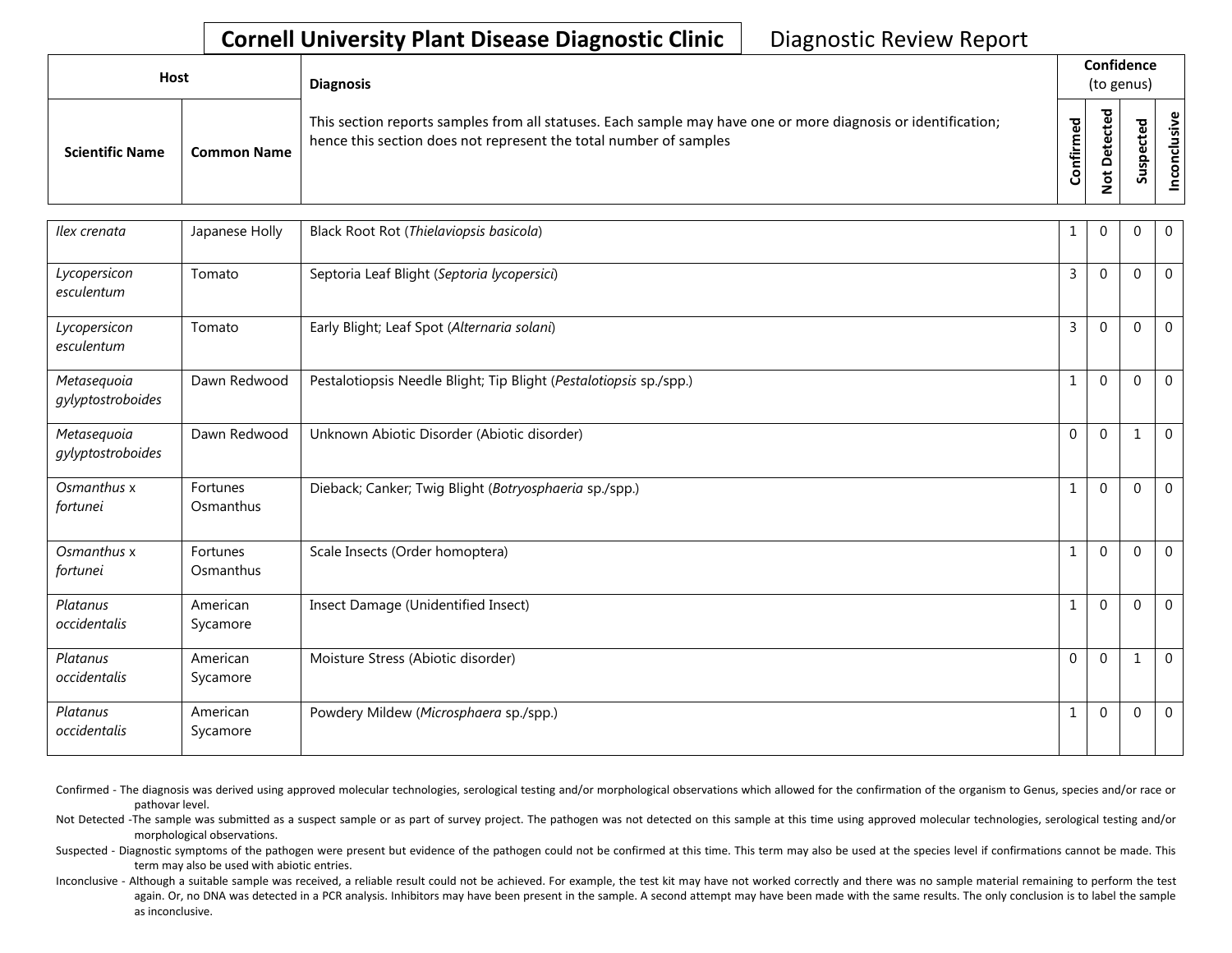| Host                   |                    | <b>Diagnosis</b>                                                                                                                                                                   |              | Confidence<br>(to genus) |                  |  |  |  |  |
|------------------------|--------------------|------------------------------------------------------------------------------------------------------------------------------------------------------------------------------------|--------------|--------------------------|------------------|--|--|--|--|
| <b>Scientific Name</b> | <b>Common Name</b> | This section reports samples from all statuses. Each sample may have one or more diagnosis or identification;<br>hence this section does not represent the total number of samples | ठ<br>._<br>⊷ | 73                       | ω<br>으<br>s<br>n |  |  |  |  |

| Quercus sp./spp.           | Oak                    | Moisture Stress (Abiotic disorder)                             | 0            | $\Omega$    | 1              | $\overline{0}$ |
|----------------------------|------------------------|----------------------------------------------------------------|--------------|-------------|----------------|----------------|
| Quercus sp./spp.           | Oak                    | No Pathogen Found (Identification Analysis)                    | -1           | $\Omega$    | $\Omega$       | $\overline{0}$ |
| Quercus sp./spp.           | Oak                    | Nutrient Imbalance (Abiotic disorder)                          | $\Omega$     | $\Omega$    | 1              | $\overline{0}$ |
| Quercus sp./spp.           | Oak                    | High Soil Moisture (Abiotic disorder)                          | $\Omega$     | $\Omega$    | $\mathbf{1}$   | $\mathbf 0$    |
| Quercus sp./spp.           | Oak                    | Lichens (Lichenes)                                             | $\Omega$     | $\Omega$    | 1              | $\Omega$       |
| Quercus sp./spp.           | Oak                    | Root Damage (Abiotic disorder)                                 | $\mathbf{0}$ | $\Omega$    |                | $\overline{0}$ |
| Syringa reticulata         | Japanese Tree<br>lilac | Leaf Spot (Pseudocercospora sp./spp.)                          | $\mathbf{1}$ | $\Omega$    | $\Omega$       | $\overline{0}$ |
| Turfgrass mixed<br>species | Turfgrass              | Anthracnose (Colletotrichum cereale)                           | 1            | $\Omega$    | $\Omega$       | $\overline{0}$ |
| Turfgrass mixed<br>species | Turfgrass              | Leptosphaerulina Leaf Spot; Blight (Leptosphaerulina trifolii) | 1            | $\Omega$    | $\Omega$       | $\mathbf 0$    |
| Turfgrass mixed<br>species | Turfgrass              | Rust (Unidentified Fungus)                                     | 1            | $\Omega$    | $\Omega$       | $\overline{0}$ |
| Ulmus americana            | American Elm           | Dutch Elm Disease (Ophiostoma sp./spp.)                        | $\Omega$     | $\Omega$    | $\mathbf{1}$   | $\overline{0}$ |
| Ulmus americana            | American Elm           | Wood Boring Insect Damage (Unidentified Wood Boring Insect)    | 1            | $\Omega$    | $\Omega$       | $\mathbf 0$    |
| Vaccinium sp./spp.         | Blueberry              | Bulb and Stem Nematodes Genus (Tylenchus sp./spp.)             | 2            | $\mathbf 0$ | $\overline{0}$ | $\overline{0}$ |

Confirmed - The diagnosis was derived using approved molecular technologies, serological testing and/or morphological observations which allowed for the confirmation of the organism to Genus, species and/or race or pathovar level.

Not Detected -The sample was submitted as a suspect sample or as part of survey project. The pathogen was not detected on this sample at this time using approved molecular technologies, serological testing and/or morphological observations.

Suspected - Diagnostic symptoms of the pathogen were present but evidence of the pathogen could not be confirmed at this time. This term may also be used at the species level if confirmations cannot be made. This term may also be used with abiotic entries.

Inconclusive - Although a suitable sample was received, a reliable result could not be achieved. For example, the test kit may have not worked correctly and there was no sample material remaining to perform the test again. Or, no DNA was detected in a PCR analysis. Inhibitors may have been present in the sample. A second attempt may have been made with the same results. The only conclusion is to label the sample as inconclusive.